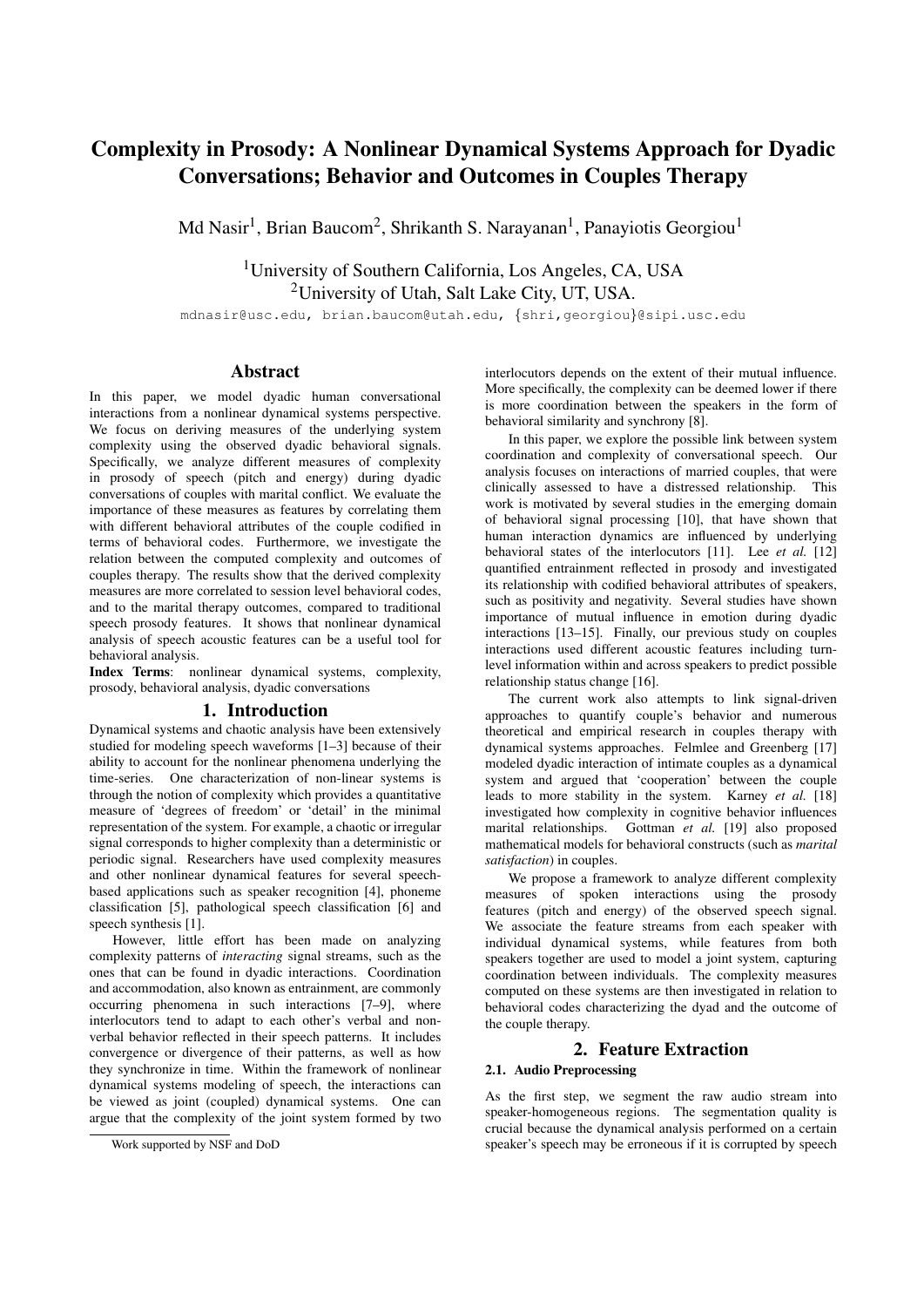segments from another speaker. Therefore, instead of relying on a fully automatic process of voice activity detection (VAD) and speaker diarization, we use a speech-text alignment algorithm, *SailAlign* [20]. It uses the transcription of the audio to obtain more accurate timestamps for each segment.

#### 2.2. Prosodic Features: Pitch and Energy

We extract two commonly used prosodic features for all speech regions: pitch and energy. A state-of-the-art pitch tracking algorithm implemented in Praat toolbox [21] is used to extract pitch and energy. However, since pitch detection is not very robust under noisy conditions, we perform a smoothing by median filtering with a window size of 5 samples for every speaker-homogeneous segment on the raw pitch stream. We also perform linear interpolation for the instances in the speech region where pitch is detected to be zero such as for unvoiced phoneme regions. This step also attempts to rectify jumps in pitch that may happen due to doubling or halving error. We do not perform any smoothing for energy since this feature is more robust to outliers. Then pitch normalization is performed for each speaker on a logarithmic scale:  $f_{0\text{ norm}} = \log(f_0/f_{0\mu})$ , where  $f_{0\mu}$  is the mean pitch per speaker. Similarly, we normalize energy as  $E_{\text{norm}} = E/E_{\mu}$  where  $E_{\mu}$  denotes the mean energy per speaker.

# 3. Complexity of Nonlinear Dynamical **Systems**

According to dynamical systems theory, a time-series can be described through a mapping function starting from an initial state and evolving over a state space. In this section, we first describe a method to obtain an embedded representation of the state space of the considered time-series; then we discuss four different measures of complexity of the dynamical system. The complexity measures are calculated on reconstructed space (with the exception of the last measure in Section 3.2, obtained by Katz's algorithm) and aim to characterize how chaotically the system behaves.

#### 3.1. Reconstructed State Space Embedding

The reconstructed state-space basically consists of a set of shifted versions of the original signal. Let us consider a scalar time series  $z(n)$  sampled from  $s(t)$ , which is the observed signal of an nonlinear dynamical system with a finitedimensional state space. The temporal evolution of the system is characterized by a mapping function  $\Phi$  as  $\mathbf{x}(t) = \Phi^t(\mathbf{x}(0))$ , where x denotes a state in the original state space of the system. Given this formulation, one can construct a mapping *F* from the original state space to a reconstructed state space in  $\mathbb{R}^d$  as shown in eqn. (1), where *d* is called the embedding dimension and  $\Delta$  is the time delay. This mapping is also known as delay coordinates map.

$$
\mathbf{x} \mapsto \mathbf{y} = F(\mathbf{x}) = (s(t), s(t + \Delta), ..., s(t + (d - 1)\Delta)) \tag{1}
$$

Although this formulation was originally justified by the celebrated Takens' theorem [22] for continuous signals  $s(t)$ , it was later extended to discrete-time signals or time series  $z(n)$ by considering  $z(n)$  as a sampled version of  $s(t)$  [23–25].

As it can be seen from the eqn. (1), the embedding is dependent on parameters *d* and ∆. In this work, we first estimate the time delay  $\Delta$  by finding the location of the first local minimum in the mutual information function of the signal with its delayed versions [26]. Next, we estimate the

optimal embedding dimension *d* using Cao's method [27], which requires the value of ∆. Finally we embed the time series into the reconstructed state space using eqn. (1). Once the reconstructed state space has been established, the temporal evolution of system can be examined from this space itself. Analysis of the reconstructed state space provides us with different characteristics of the chaotic patterns (*attractors*) present in the system through different complexity measures.

### 3.2. Different Complexity Measures

#### *3.2.1. Lyapunov Exponents*

The Lyapunov exponents (LE) describe the sensitivity of the initial conditions of a system and dynamics of neighboring trajectories in the state space embedding. Formally it is defined as the average exponential rate of convergence or divergence of two neighboring trajectories in a given direction of the embedded space. Let us assume the  $\|\delta x(0)\|$  is the initial separation of two trajectories and  $\|\delta x(t)\|$  is the separation after time *t*. Then the Lyapunov exponent  $\lambda_i$  in *i*<sup>th</sup> direction is given by:

$$
\frac{\|\delta \mathbf{x}(t)\|}{\|\delta \mathbf{x}(0)\|} = e^{\lambda_i t} \ (t \to \infty)
$$
 (2)

*Largest Lyapunov exponent* (LLE): The largest Lyapunov exponent  $\lambda_m$  is of specific interest because it is much easier to compute in a robust way and provides a measure of the complexity of the dynamical system. It is often calculated to discriminate between periodic and chaotic nature of a dynamical system. A positive value of the largest Lyapunov exponent typically indicates chaos, whereas a negative value indicates the orbits in the phase space approaching a common fixed point. The notion of Lyapunov exponents has been extended to nonlinear time series (discrete time) [28], as required in real-world applications. The present study uses the robust algorithm proposed by Sato *et al.* [29] to estimate the largest Lyapunov exponent from the reconstructed time series embedding.

#### *3.2.2. Fractal Dimensions*

The fractal dimension is a generalized term for several measures of geometric complexity of a set, or a pattern. In the case of dynamical system in the embedded space it refers to the active degrees of freedom of the system as reflected in chaotic behavior of the attractor [30]. The fractal dimension represents a lower bound on the number of equations required to model the underlying dynamical system. In this work, we used three measures of fractal dimensions [31], as described next.

*Correlation Dimension* (CD) [32] is probably the most widely used measure of fractal dimensions for nonlinear time series analysis. It is referred to as the second member  $(q = 2)$ in the infinite family of generalized dimensions  $D_q$  defined by Grassberger *et al.* [33]. The Correlation Dimension ( $D_2$ ) is defined by the exponential scaling of the correlation sum  $C_d(r)$ which computes the fraction of neighboring points closer than *r* as shown in the eqns. (3a) and (3b),

$$
C_d(r) \propto r^{D_2} \tag{3a}
$$

$$
C_d(r) = \frac{2}{N(N-1)} \sum_{i=1}^{N} \sum_{j=i+1}^{N} \Theta(r - ||\mathbf{y}^i - \mathbf{y}^j||)
$$
 (3b)

where  $\Theta(\cdot)$  is the Heaviside step function with  $\Theta(x) = 1$  for  $x >$ 0 and zero elsewhere and  $y^i$ ,  $y^j$  are points in the reconstructed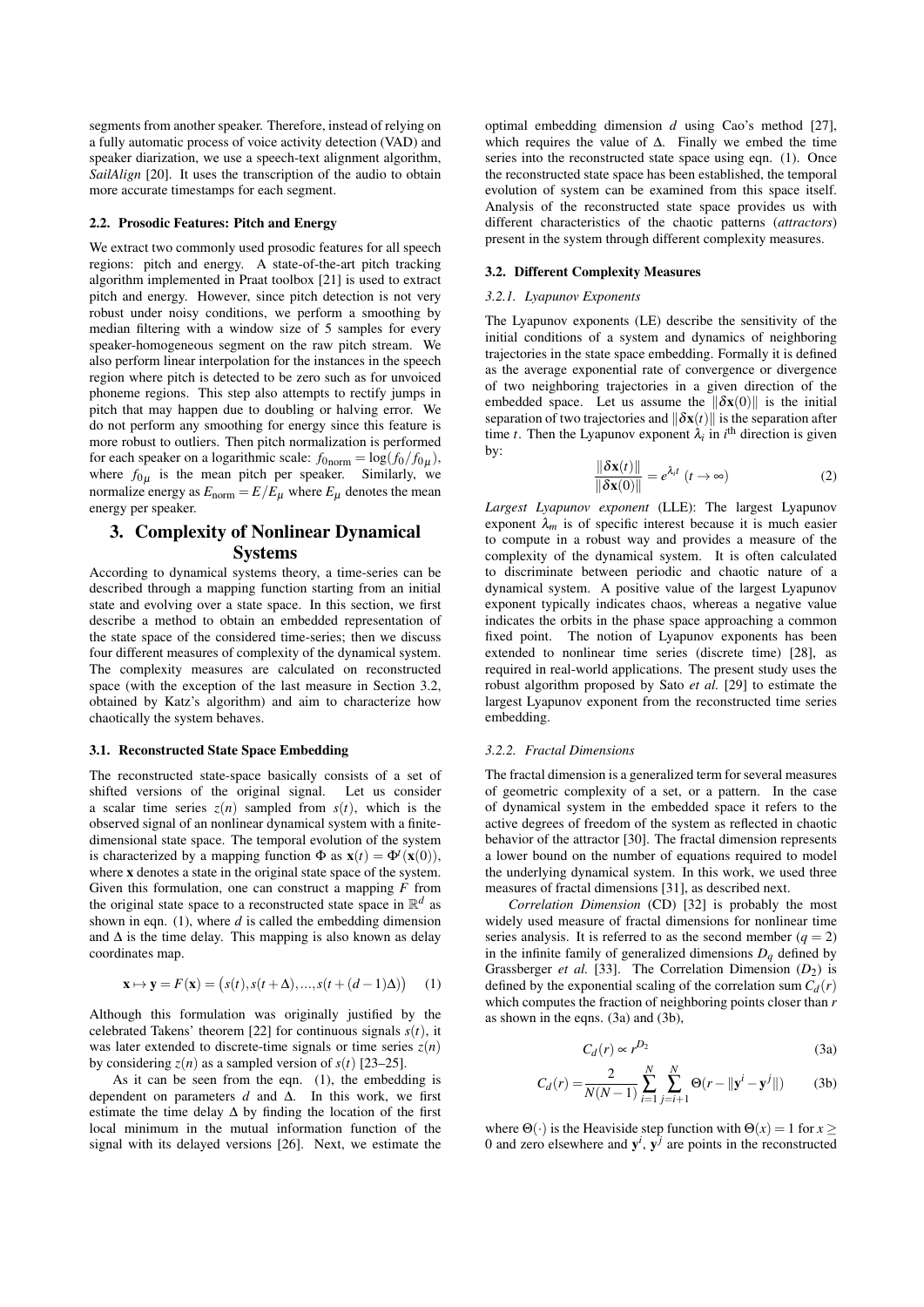state space. Takens [22] proposed a maximum likelihood estimator for the correlation dimension, which has been used in this work.

*Information Dimension* (ID), proposed by Radii and Politi [34], considers *k* nearest neighbors of a reference point and uses the distances of these points from the reference point in time-delay reconstructed space, as shown below:

$$
D = -\frac{\log N}{\frac{1}{N} \sum_{n=1}^{N} \log r_n}
$$
 (4)

where  $r_n$  is the average distance of the *n*th reference point from its neighbors, and *N* is the number of samples. This is known as a fixed mass approach with *k* as a parameter.

*Fractal Dimension by Katz's algorithm* (KD) [35] treats the signal as a piecewise linearly connected set of points in the time series representation  $(z(n)$  *vs. n*). If *L* is the total length of the curve or the sum of distances between consecutive points, one can compute the fractal dimension *D* with following formula:

$$
D = \frac{\log n}{\log d_c - \log L + \log n} \tag{5}
$$

where  $n = L/\bar{a}$ ,  $\bar{a}$  denoting the average distance between successive points, and  $d_c$  is the diameter of the curve defined as

$$
d_c = \max_{i} \max_{j} \|\mathbf{z}^i - \mathbf{z}^j\|
$$
 (6)

Numerous definitions of fractal dimension have been introduced in literature to quantify the complexity of nonlinear dynamical systems. Although each of these definitions are related and similar in the sense that a higher value means a more complex system, some of them are intuitively different and capture different aspects of complexity. The above three approaches are chosen with an attempt to sample over different classes of algorithms with distinct characteristics, in order to obtain complementary information about the system.

#### 4. Database

We use the Couples Therapy Corpus [36] in this work, which consists of recorded interactions of 134 heterosexual married couples with serious and chronic marital distress. It includes three recording sessions for each couple at different time points over a span of two years while they were undergoing therapy– the beginning of the therapy, after 26 weeks, and 2 years since the therapy started. The couple talked for 10 minutes on the wife's chosen topic and another 10 minutes on the husband's chosen topic without any therapist or research staff present. These interactions were recorded using a far-field microphone.

#### 4.1. Behavioral Codes

In addition to the recordings of the interactions, we have manually annotated behavioral attributes, also known as *behavioral codes*, for each spouse in each session. In total the corpus has 33 behavioral codes, following two established behavioral coding systems: the Couples Interaction Rating System (CIRS, [37]) and the Social Support Interaction Rating System (SSIRS, [38]). Some examples of the codes are *blame*, *sadness, agreement, humor, negativity etc.* Each session was annotated by two to nine trained evaluators using these two rating systems on an integer scale of 1 to 9 and the average of their ratings are used as the reference.

### 4.2. Outcome Ratings

Finally, the corpus also included therapy outcome ratings of the couples based on where they stood in terms of their relationship compared to the condition before therapy. Each couple had one rating for each of the *post*-therapy sessions–26 weeks and 2 years. The ratings are provided on a 4-point scale; 1 (decline), 2 (no change), 3 (partial recovery), and 4 (complete recovery).

#### 4.3. Preprocessing and Variables of Interest in the Study

In this work, we use 372 sessions out of total 574 sessions in the corpus, as the rest were too noisy to achieve good alignment, just as in some of the earlier studies [11, 12]. We choose two behavioral codes, *agreement* and *blame*, out of 33 codes for analysis. These two codes have respectively positive and negative correlation with the outcome; also intuitively speaking, agreement is more related to coordination of the speaker, whereas blame is not. Since annotations for these codes are at the session-level and for both husband and wife, we have 744 samples in total for the experiments with behavioral codes. On the other hand, a *pre*-therapy session and either of the corresponding *post*-therapy sessions (26 weeks or 2 years) constitute one sample for outcome experiments. As there were many couples with one or more of these sessions missing, we ended up with 64 samples for outcomes after discarding the missing sets.

# 5. Individual and Joint Complexity Measures

Following the steps of pre-processing and feature extraction as described in Section 2, we obtain pitch and energy streams for every session. Each feature stream is also divided into speaker homogeneous regions associated with either husband or wife. Thus we can have two speaker-specific sub-streams for each session, considering the speech of the husband and the wife to be individual systems and pitch and energy being the observed variable. Again, if we consider the original feature stream as the observed variable, we can model the speech of the husband and the wife together to form a joint system. Since the features were normalized per speaker, this construction does not include any apparent discontinuity. On each of these feature streams (husband, wife, and joint), we apply the complexity measures described in Section 3.2 (LLE, CD, ID, and KD). We denote a complexity measure as  $\mathscr{C}(\cdot)$ , a function of the feature stream. Finally we compute a normalized complexity of the joint feature stream of the couple (*s*<sup>J</sup> ) with respect to the individual feature streams of the husband  $(s_h)$  and the wife  $(s_w)$ .

normalized joint complexity = 
$$
\frac{\mathscr{C}(s_1)}{\sqrt{\mathscr{C}(s_h) \cdot \mathscr{C}(s_w)}}
$$
 (7)

### 6. Experiments and Results

We set up our experiments to investigate the following hypotheses in regard to the system complexity measures based on speech prosody:

- *H1*: The joint complexity measures are meaningful representations of interactions. (Section 6.1)
- *H2*: The complexity measures relate to the behavioral codes. (Section 6.2)
- *H3*: The complexity measures relate to the outcome of the couple therapy. (Section 6.3)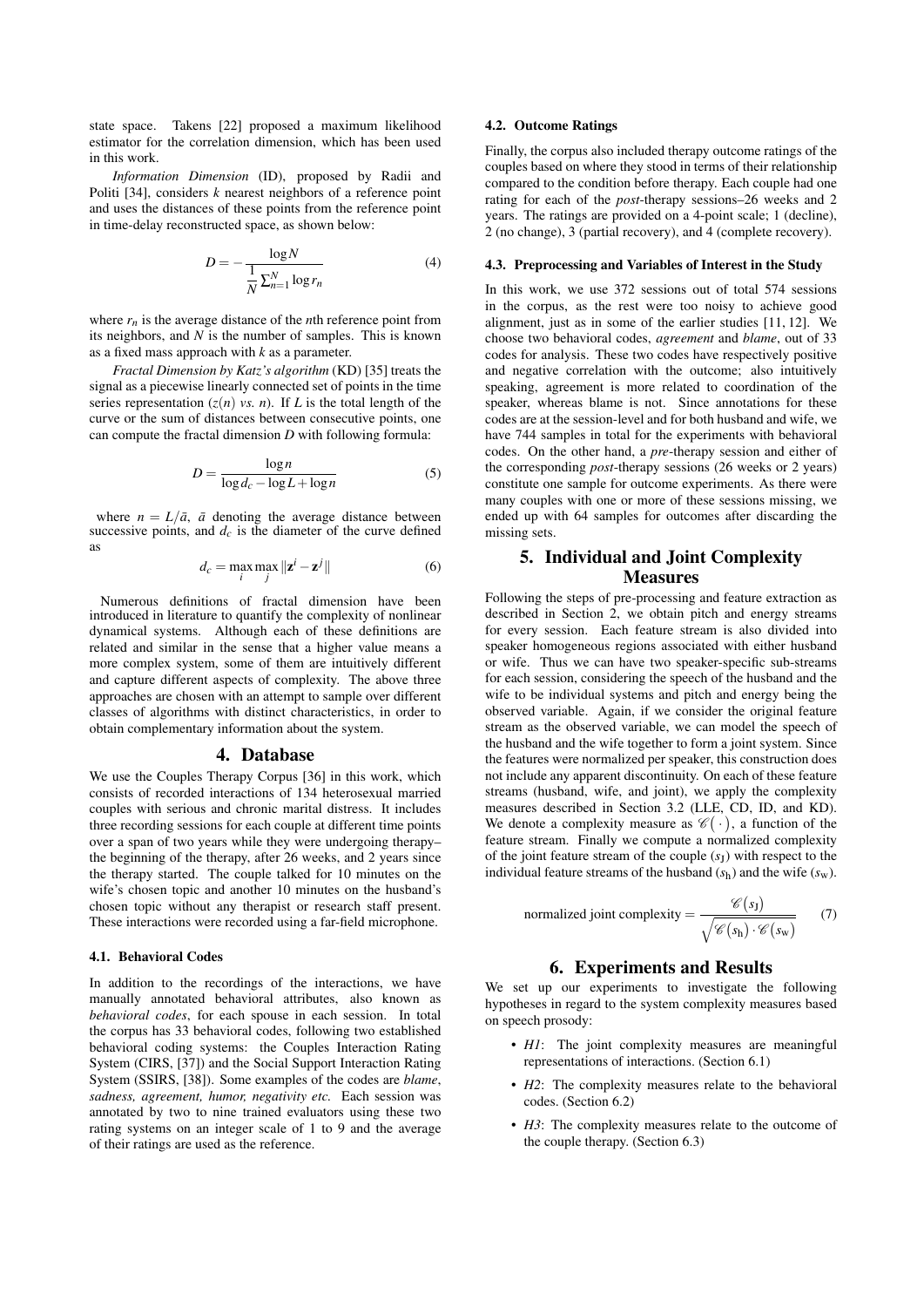#### 6.1. Verification of Joint Complexity Measures

In this experiment, we verify whether the complexity measure of the joint feature streams are meaningful. To set up the procedure to test this, we first reverse the sequence of the one of the interlocutors (husband or wife, chosen randomly) and then combine it with the intact stream of the other on a turn-by-turn basis to create a stream  $(s_A)$  corresponding to an artificial dialog. These artificial feature streams should have more complexity than original conversations, as the latter involves phenomena such as speech accommodation [7], and entrainment [12]. We test this hypothesis with all four complexity measures of pitch and energy streams and the percentages of sessions for which  $\mathscr{C}(s_A) > \mathscr{C}(s_J)$  are shown in Table 1. The results show that all of these measures support this hypothesis for over 92% of the interactions.

| Prosody | complexity measure used |             |       |       |  |
|---------|-------------------------|-------------|-------|-------|--|
|         | LLE                     | CD          | т     | КĐ    |  |
| Pitch   |                         | 98.92 97.31 | 94.35 | 96.51 |  |
| Energy  |                         | 95.16 95.43 | 92.74 | 94.09 |  |

Table 1: *Percentage of sessions with*  $\mathscr{C}(s_A) > \mathscr{C}(s_J)$  with *different complexity measures*

#### 6.2. Relation to Behavioral Codes

We perform a correlation analysis with different complexity measures of prosody with two behavioral codes. As the candidate feature streams, we use the individual feature streams of the specific person whose behavioral codes are being considered along with the joint feature stream. For each of these streams, the highest Spearman's  $\rho$  (in terms of absolute value) from each feature set, as correlation measures with both behavioral codes, is reported in Table 2. As baseline feature sets, we use:

- Baseline 1: mean pitch and energy,
- Baseline 2: individual and joint distribution of prosodic patterns preceeded by quantization, as used in [39].

| Feature set | agreement |        | hlame  |        |
|-------------|-----------|--------|--------|--------|
|             | pitch     | energy | pitch  | energy |
| Baseline 1  | 0.2802    | 0.2621 | 0.2445 | 0.2643 |
| Baseline 2  | 0.2426    | 0.2344 | 0.2523 | 0.2712 |
| Individual  | 0.2664    | 0.2830 | 0.2536 | 0.2719 |
| Joint       | 0.2935    | 0.3187 | 0.2313 | 0.2787 |

Table 2: *Spearman's* ρ *(absolute) of the most correlated feature from different feature sets with agreement and blame*

Complexity measures of both pitch and energy turn out to have a generally high correlation with both of the codes, agreement and blame, when compared to baseline features. Moreover, joint complexity features seem to be more correlated with agreement than to blame. This is in accordance with the intuition that agreement is more interpersonal and dynamic as a behavior, hence can be captured well with the joint dynamical features. We also find that joint complexity measures are negatively correlated with agreement, and positively with blame (*i.e.*, in the last row of Table 2, first two values  $\rho$  values have negative sign, and the latter two are positive). We also perform a statistical significance test for the results of individual and joint complexity measures against the null hypothesis that

they are not correlated to the behavioral codes. For each of the measures (both individual and joint, corresponding to the last two rows of Table 2),  $p < 0.05$  is obtained, indicating significant correlation.

#### 6.3. Relation to Outcomes

Finally we perform another experiment to investigate importance of complexity measures, with relationship outcome as the variable of interest. Along with the two baseline feature sets as mentioned before, we use complexity measures of joint feature streams and the normalized joint complexity measures as defined in eqn. (7). The results are shown in Table 3.

| Feature set          | outcome |        |  |
|----------------------|---------|--------|--|
|                      | pitch   | energy |  |
| Baseline 1           | 0.2772  | 0.2983 |  |
| Baseline 2           | 0.2181  | 0.1878 |  |
| Joint                | 0.3473  | 0.2565 |  |
| Normalized Joint (7) | 0.4146  | 0.2636 |  |

Table 3: *Spearman's* ρ *(absolute) of the most correlated feature from different feature sets with therapy outcome*

We find that the normalized joint complexity of pitch has the highest correlation with outcome. However, according to the results, complexity of energy seems to be less relevant to outcome. In both cases, normalized joint complexity feature has higher correlation than the unnormalized one. The correlations between outcome and complexity measures (the last two rows of Table 3) are also found to be statistically significant ( $p <$ 0.05) and negative in sign. The latter observation might indicate that higher complexity in interaction is related to lower value of the outcome variable, *i.e.,* decline in the relationship of the couple.

### 7. Conclusion

Human dyadic spoken interactions between two interlocutors can be modeled as coupled dynamical systems. These models may be useful for behavioral analysis of the interlocutors, with an emphasis on characterization of behavioral entrainment and mutual influence. In this paper, we explore such opportunities using prosodic features as observations of the dynamical systems. Then we investigate different complexity measures of these systems and evaluate their correlation with behaviors of couples during interactions and as well the therapy outcomes. The experimental results show that these complexity measures are useful for behavior analysis. We also observe that increased complexity in speech during dyadic interactions are associated with negative behavior (such as blame), and indicate decline in the couple's relationship.

In the future, we intend to use the introduced complexity measures for various tasks related to modeling interaction behavior. One can also apply more sophisticated dynamical models and computational methods introducing turn-taking behavior as another component of the system. Another direction is to extend this analysis to multimodal behavioral cues, such as language use, gestures and body language.

#### 8. Acknowledgement

Special thanks to Theodora Chaspari and Jangwon Kim for discussions and feedback regarding this work.